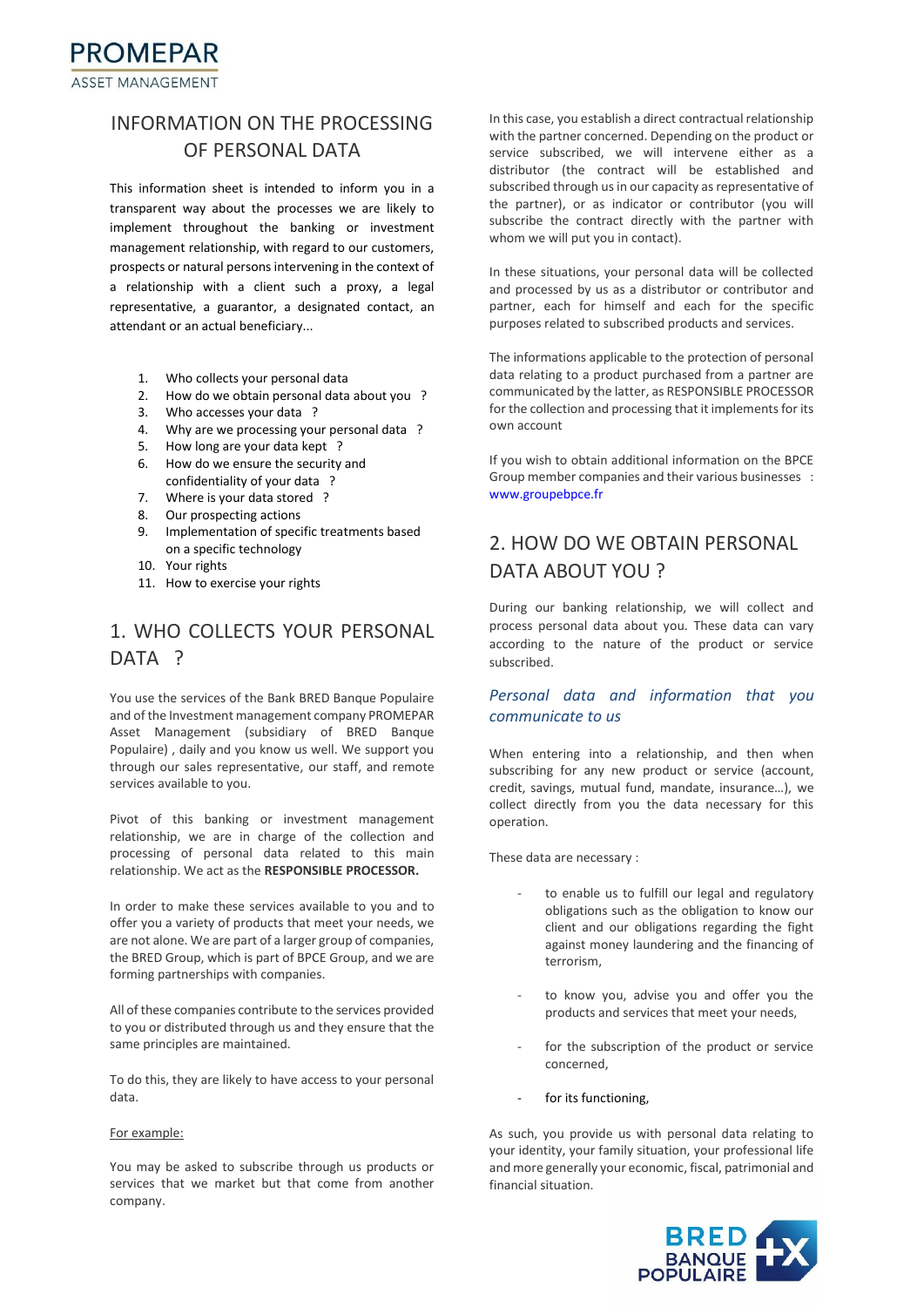You also provide us with your contact details, including your email and cell phone number so that we can send you information as part of the service provision, to make notifications such as those related to the management of your contracts or for the realization of banking operations, but also, upon acceptation, for the sending of commercial solicitations (mail, SMS, MMS).

Some personal data may be collected for regulatory or contractual purposes, or condition the conclusion of a contract. You are informed if necessary of the consequences of a refusal of communication.

For example, refuse :

- to provide us with mandatory data for the opening and management of an account would not allow us to proceed with this opening,

- to provide us with elements pertaining to your financial situation would not allow us to assess correctly your investor profile and to provide you with appropriate and suitable investment solutions

- to provide us with the information necessary to analyze your situation and your needs may prevent us from providing you with suitable advice .

## *The personal data from the use of banking and investment products and services*

When you use our services and products or carry out transactions and operations, personal data are processed in our information systems.

## *The personal data from third parties or other services*

The personal data can also arise from:

- third-party suppliers, subcontractors of the Bank or the Investment management company's partners, if their data protection policies allow it,
- other products or services provided by third parties to which you have subscribed and for which you authorize the sharing with the Bank or the Investment management company

### *Personal data which is public*

We may collect personal data on you which is publically available.

Personal data which is public are information or personal data produced or received by an administrative authority as part of its public service mission, published by an administrative authority or communicated to any person upon request.

We can use information or personal data which is public where permitted by laws and regulations and in compliance with the specific rules for communication and reuse specified by these texts.

## *Exclusion of special categories of personal data*

The special categories of personal data are data revealing racial or ethnic origin, political opinions, religious or philosophical beliefs or trade union membership, genetic data, biometric data in order to identify an individual uniquely, personal data concerning health or personal data concerning the sexual life or sexual orientation of a person.

On principle, we do not collect or treat any of these special categories of personal data.

Some of these data may nevertheless be collected and processed in specific situations. For example :

For the implementation of a strong authentication system allowing you to access your online banking services, to make a payment, or to sign electronically, using biometric recognition devices (voice recognition, facial recognition, fingerprints...). The use of this data helps to prevent fraud and the theft of your identity by a third party. These biometric recognition devices are alternative to other control mechanisms and are subject to specific security measures to ensure the security and confidentiality of personal data.

In any case, if we proceed with the treatment of these special categories of personal data, provided it is not prohibited by law or applicable regulations, your consent will be collected beforehand.

## 3. WHO ACCESSES YOUR DATA ?

As a banking institution and investment management company, we are bound by professional secrecy and can only share your data under strict conditions or with your consent.

This same principle of secrecy and confidentiality applies to all stakeholders involved, be it our employees, our service providers, our partners and their own employees.

*Within BPCE Group,* we may communicate your personal data, to the following entities :

• BPCE SA acting as the central body of BPCE Group so that it can satisfy the various missions assigned to it by law, for the benefit of our institution and the Group, particularly with regard to prudential declarations to any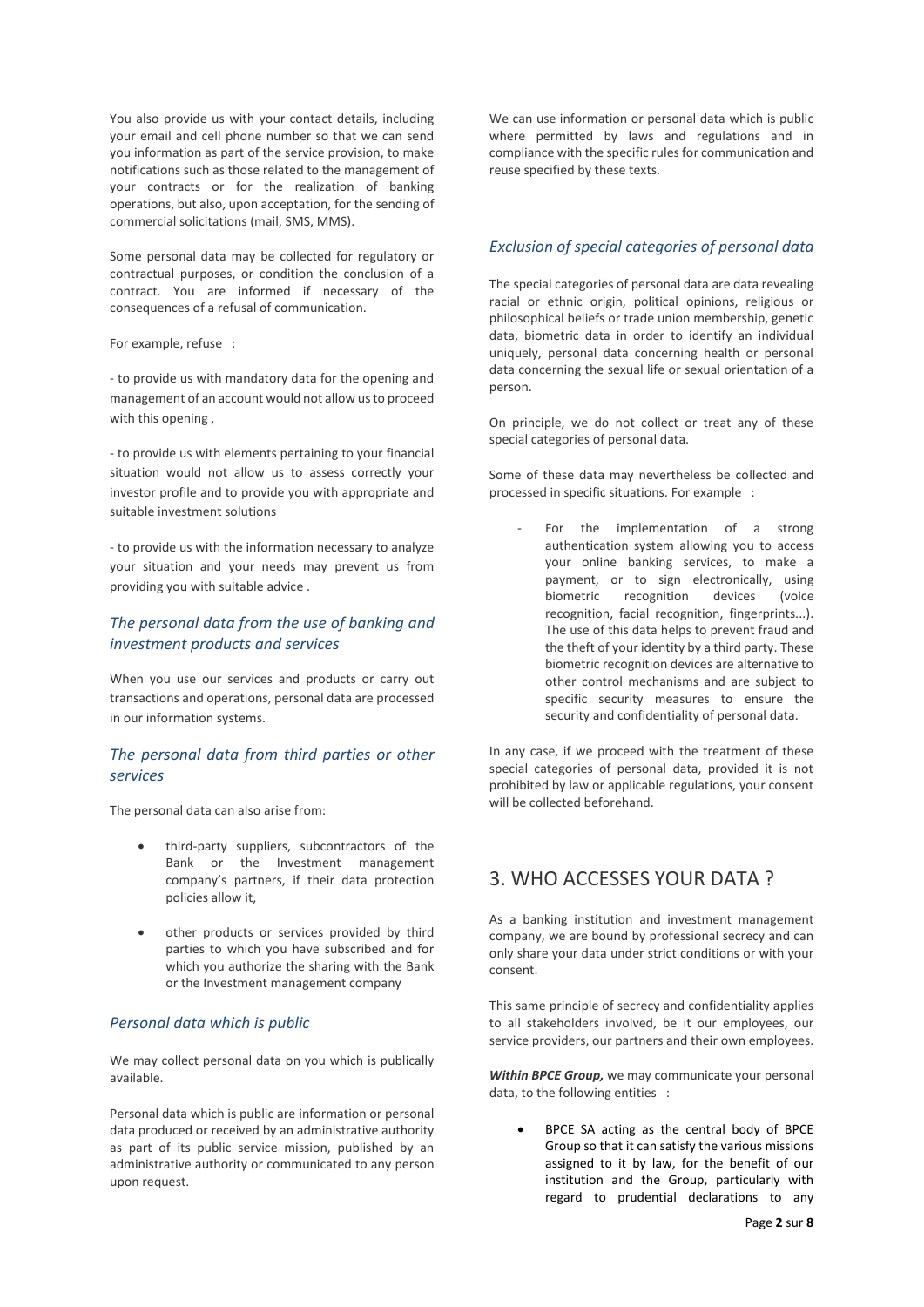competent regulatory authority, or data governance management purposes on behalf of BPCE Group institutions.

Data governance refers to the organization and procedures put in place to oversee the data collection and use practices within BPCE Group, and to optimize the efficiency of the use of this data in compliance with the legal and ethical framework.

- Any entity of BPCE Group in order to be able to present to you products or services managed by these entities.
- To entities belonging to our group (BPCE, Banques Populaires / Caisses d'Epargne, Prépar Vie, Natixis Assurance, Natixis Financement, Natixis Lease…) for the study or development of all types of contracts or transactions which may concerne you.
- Any entity of BPCE Group with who you enter or have entered into a contractual relationship for the purpose of updating the data related to your marital status, family status, assets and finances, the operation of your account and the note which you are attributed for the application of banking regulations, collected by these entities, including information relating to your fiscal status. This data can also be used for the study of your file, the use of the products and / or services subscribed or their recovery.
- To entities, which are subcontractors of BPCE Group, in case of pooling of technical means, including computer on behalf of our institution. To this end, the personal data may be pseudonymised for purposes of research and statistical model creation. Pseudonymisation means that the data in question can no longer be linked to you without the use of additional information, kept separately and subject to technical and organizational measures to ensure that the original data can no longer be attributed to an identified or identifiable person.

*With third parties*, we can share your data in the following cases :

- With third parties (service providers, subcontractors, etc.) with the goal to allocate to them the operational functions;
- with the partners of the Bank or Investment management company, allowing you to enjoy the benefits of a partnership to which you previously decided to adhere, and in the exclusive setting of the partnership agreements;

with subcontractors and service providers for the sole purpose of the services to be performed on our behalf and in particular the provision of banking and financial services or products or the carrying out of surveys or statistics.

We share your personal data in the following cases :

- when provided in this notice :
- when necessary to provide to you the products and services purchased,
- when you consent to this sharing.

We must also share your data when the professional secrecy is lifted by the law and in particular with regard to the tax administration and the customs, the Banque de France, the social security organizations, the Autorité de contrôle prudentiel et de resolution, the Autorité des marchés financiers, the parliamentary commissions of investigation. Secrecy is also lifted with regard to the information required for the application of the agreements concluded by France organizing an automatic exchange of information for tax purposes. Secrecy can only be opposed to the judicial authority acting in criminal proceedings, as well as in civil proceedings where a specific text expressly foresees this.

# 4. WHY ARE WE PROCESSING YOUR PERSONAL DATA ?

As part of our banking or investment management relationship we use all or part of the personal data about you for the purposes described below and based on the following principles :

### *Execute the contract for products and services that you have subscribed to or wish to subscribe*

We primarily process your personal data in order to provide you with the products and services you underwrote, or which you want to underwrite.

The processing is implemented because it is necessary for the execution of the contract, or the execution of precontractual measures taken at your request as a customer, within the framework of an already established relationship, or as a prospect if no business relationship has yet been established (pre-contractual measures such as the issuance of an advise, a proposal, a simulation).

The implemented processing for the management of our relationship concerns in particular the maintenance of your payment accounts and the execution of operations, the management of your banking and savings products (as for instance a mandate) and services as well as the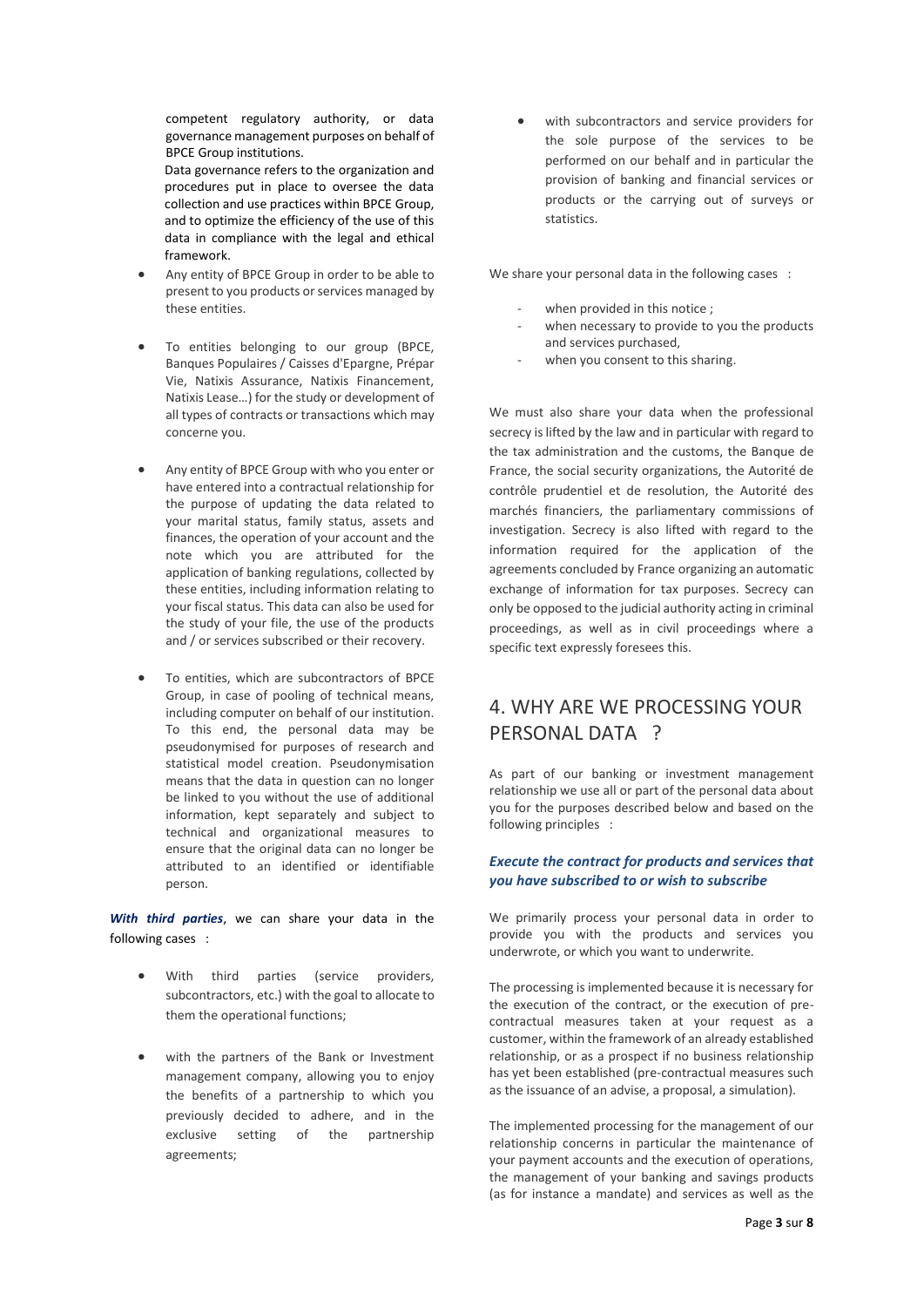management of their functioning and the security of the payment transactions.

Without these treatments, we would not be able to conclude or execute the contract.

Prior to the authorization of a payment transaction, we can implement an automated decision-making based in particular on the analysis of the payment information, the context of the transaction, the balance of the account on which the instrument operates and which takes into account payment limits. Automated decision making may result in the authorization or refusal of the payment transaction.

#### *Meet our legal and regulatory obligations*

Our activity operates in a highly regulated regulatory environment for the execution of banking transactions or asset management.

To meet these legal obligations, we are implementing the processing of personal data.

As a result, we may be required to request specific information regarding certain transactions if we are required by law or regulation.

#### **Automatic exchange of information for tax purposes**

We must identify for tax purposes the country of residence of the account holder and meet our annual declarative obligations with French tax authorities, especially for non-resident and US Persons (FATCA Law). French tax authorities can transmit the information to other countries tax authorities if there is a regulatory requirement.

#### **Fight against money laundering and terrorist financing**

We are obliged to proceed to the identification of our customers and, where applicable, the actual beneficiaries of operations and we have a duty of constant vigilance of our customers for the duration of the business relationship (amount and nature of operations, provenance and destination of funds, follow up of the professional, economic and financial situation of our client, ...). The information you communicated us as such must be regularly updated.

As such, we are required to apply special vigilance measures in respect of Politically Exposed Persons as defined by Regulation.

We are also required to report to the appropriate authorities certain transactions in particular:

- amounts in our books and transactions involving money that could come from an offense punishable by deprivation of liberty or that may be involved in the financing of terrorism,
- transactions for which the identity of the payer or the beneficial owner of the transaction remains doubtful despite the due diligence

carried out under the obligation of verification of identity which is incumbent on the payment institution .

#### **Information required for maintaining regulatory files**

We communicate the personal data following from certain regulatory obligations such as **responses to requests for exercising rights** under the regulations on the protection of personal data. The exercise of your rights, referred to in Article 11 of this document, requires the processing of your personal data for the purpose of identification, management of your requests and retention of evidence.

### *Answering to our legitimate interests*

We can invoke a "legitimate interest" to process your data, especially when we find ourselves in situations that may pose risks to our business, such as preventing fraud in particular on payment instruments and manage possible legal actions , fight against financial crime both with regard to the financial sector and with regard to our customers and employees, to prevent and manage incivilities with regard to of our employees, to ensure the security of our networks and information, to monitor access to our premises in particular by a video surveillance device .

Our legitimate interest may also be linked to the management of our business as a company (financial accounting, invoicing, stock management, reporting, statistical studies and satisfaction surveys), the management of our customer relations (improving customer knowledge, improve our products and services), prospecting, profiling and marketing segmentation including appropriate combination of data for analysis or anonymization, or for our audit work, inspection and communication.

These treatments are implemented taking into account your interests and fundamental rights. As such, they are accompanied by measures and safeguards to ensure a balance between the protection of your interests and rights and the pursuit of our legitimate interests.

#### *Implement certain treatments with your consent*

We can proceed with treatment when you have consented to one or more specific purposes.

In these cases, you will first be asked to express your consent, specifically, to the collection and processing of your data for one or more purposes identified.

Thus, when we wish to proceed with the commercial prospecting by e-mail, we collect your prior consent to send commercial offers.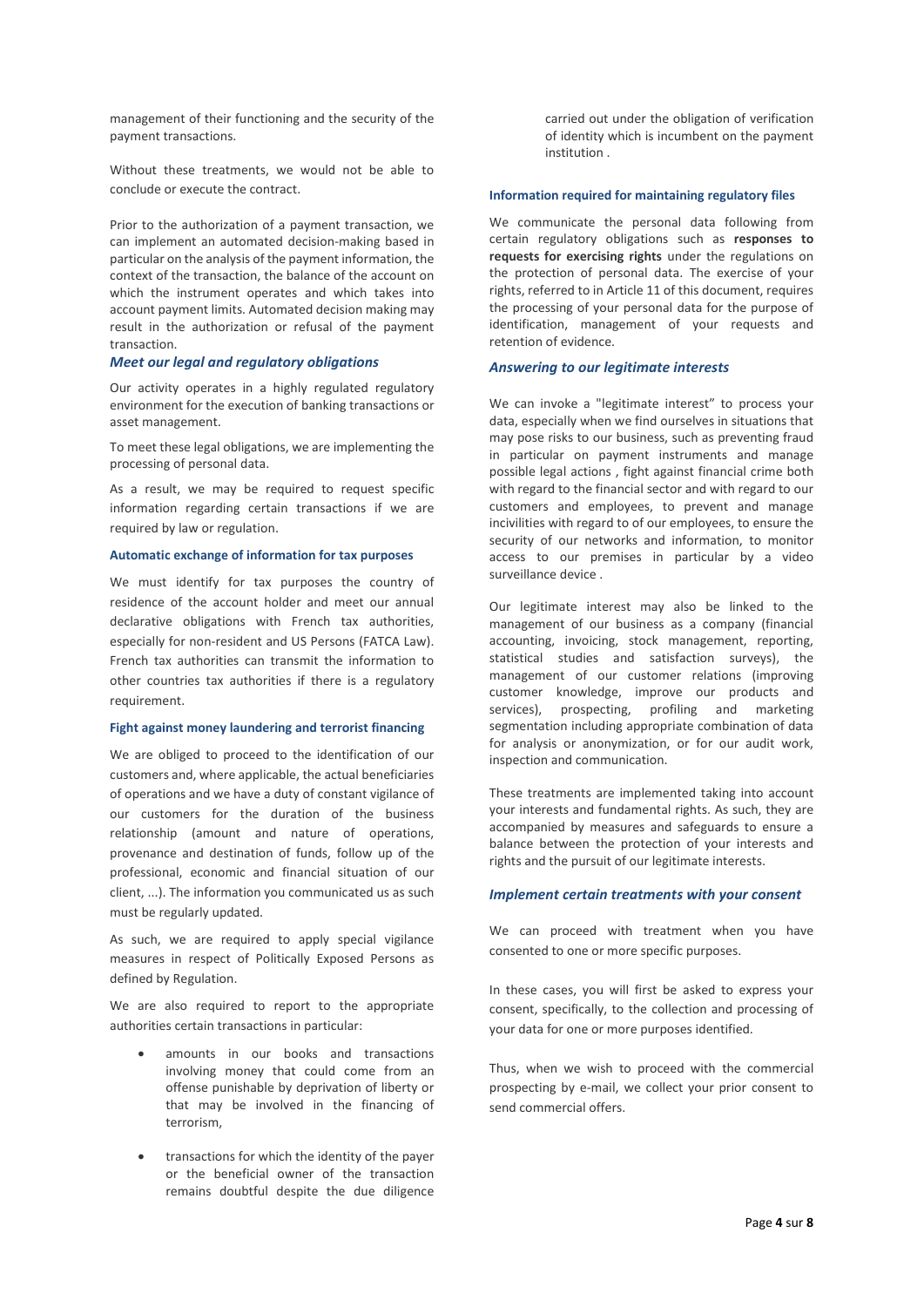## 5. HOW LONG ARE YOUR DATA KEPT ?

Once the final duration of keeping the data is reached taking into account any legal or regulatory obligations imposed to keep certain data, we delete or anonymize your data.

The duration of keeping data is variable and depends on the nature of the data and the purposes pursued.

## *Personal data collected in order to manage a contract*

The data are kept for the period of time necessary for the performance of the contract and until the expiry of the applicable legal deadlines.

Different delays can apply :

- in accordance with the general limitation period the accounting documents and supporting documents must be kept for a period of **10 years**. The personal data necessary for the performance of this obligation will therefore be retained during this period. The period of 10 years generally runs from the date of the transaction. For example, for an operation registered in your payment account, the retention period of the data related to this transaction will be 10 years from the date of the transaction,
- the same applies to the data relating to your account , kept for a period of 5 years from the closing of your account or the termination of our relationship ,
- the delays for specific legislation such as the fight against money laundering and the financing of terrorism are 5 years ,
- the delay necessary for the intended purpose, for example, in the fight against fraud this is 5 years.

These periods may be longer in specific situations when legally required or in case of litigation. In this case, the data are kept until the end of the legal proceedings and archived according to the applicable legal prescription periods.

When a personal data is collected for several purposes, it is retained until exhaustion of the longest retention or archiving period.

After the termination of the relationship, we may also keep your data and exploit some of this information (your name, surname, address, date and place of birth, characteristics of the product previously subscribed) for

the purpose of commercial prospection for a maximum duration of 5 years ( from the last incoming contact) . You may at any time object to the processing carried out for purposes of commercial prospecting under the conditions provided for in article 11 hereof.

### *Personal data collected for a pre-contractual context, without an actual conclusion of a contract*

When you have contacted us to request a product or service or a simulation and that your application has not been followed by a subscription, we keep your data for a period limited to the purpose initially pursued (for example, to be able to reissue a simulation, or to keep track of the advice which we gave you).

#### *Personal data relating to a non-customer prospect*

The personal data relating to a non-customer prospect is kept, for commercial prospecting purposes, for a maximum duration of 3 years from the last contact from the prospect.

This data is also kept for 5 years for the purpose of fighting money laundering and the financing of terrorism and the fight against fraud.

# 6. HOW DO WE ENSURE THE SECURITY AND CONFIDENTIALITY OF YOUR DATA ?

Respect for privacy and bank secrecy, security and confidentiality of data and especially personal data entrusted by our customers is our priority.

We take, in view of the nature of the personal data and the risks presented by the processing, technical and organizational measures to safeguard the security of your data and, in particular, prevent it from being distorted, damaged, or that unauthorized third parties have access to it or prevent it from being misused.

Thus, we are committed to take the physical, technical and organizational security measures necessary to :

- preserve the security of personal customer data against unauthorized access, alteration, distortion, disclosure or destruction of personal data held by us,
- protect our activities.

We organize regular internal audits to ensure the security of personal data and to safeguard ourself against unauthorized access to our systems.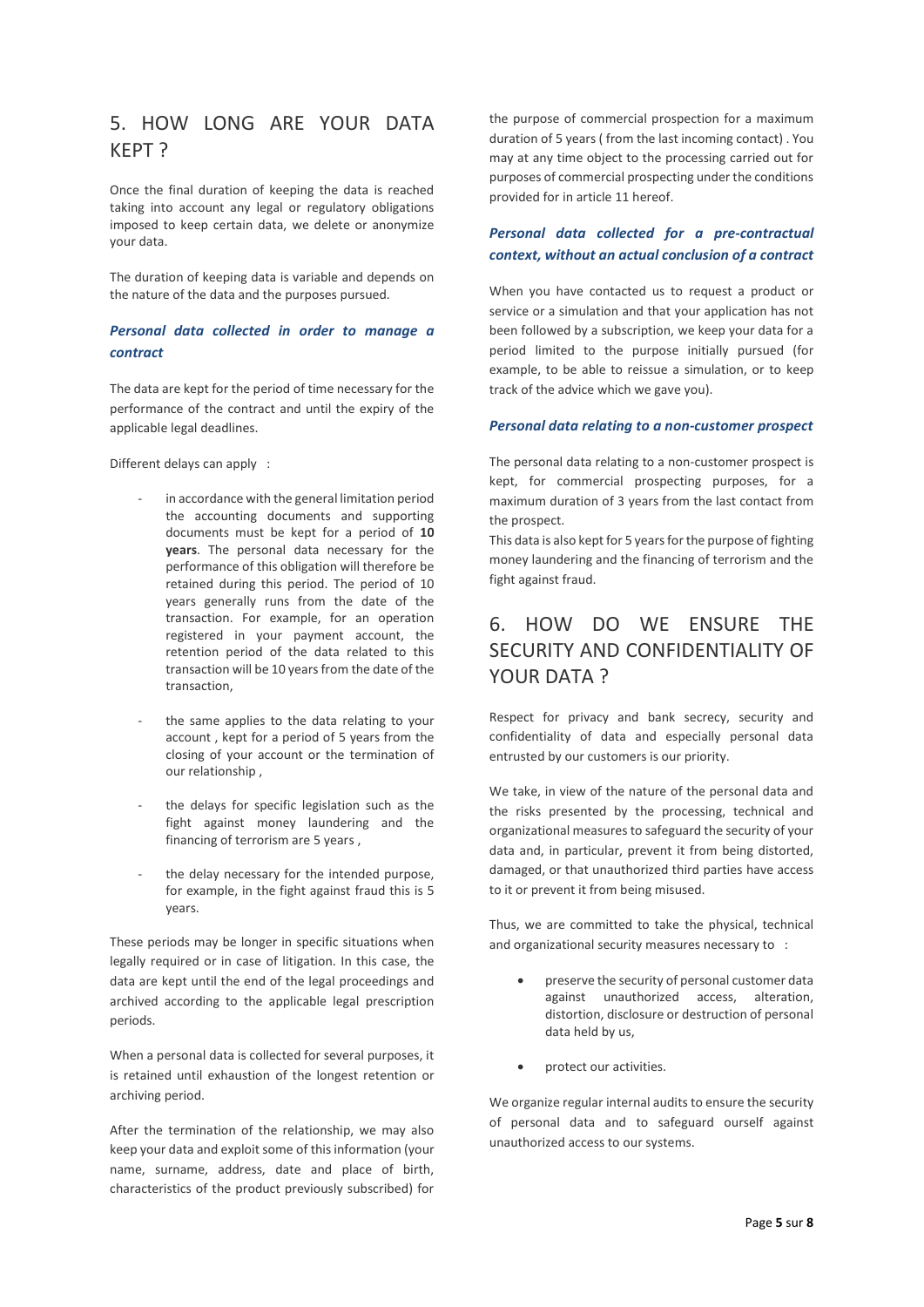Nevertheless, the security and confidentiality of personal data is based on best practices of each, so you are invited to remain vigilant.

In order to protect the confidentiality of your personal data, we invite you, especially in rules related to the Internet use, to take all necessary measures including deleting, at the end of your consultation, traces of browsing and barring access to unauthorized third parties should you upload this data to management software.

In accordance with our commitments, we choose our subcontractors and service providers with care and impose them :

- a level of personal data protection equivalent to ours,
- access and use of data personal information or information strictly necessary for the services which they must provide,
- strict compliance with the law and applicable regulations privacy, bank secrecy and personal data,
- the implementation of all appropriate measures to ensure data protection personal data that they may have to deal with
- the definition of technical and organizational measures necessary to ensure data security.

We are committed to conclude with our subcontractors, in accordance with legal and regulatory obligations, contracts precisely defining the terms and conditions of processing of personal data.

## 7. WHERE IS YOUR DATA STORED?

Personal data and information relating to our customers is stored in our information systems or that of our subcontractors or suppliers.

We are committed to selecting subcontractors and service providers that meet the quality and safety criteria, and that offer sufficient guarantees, particularly in terms of specialized knowledge, reliability and resources, for the implementation of technical and organizational measures including the safety of the processing.

As such, we impose on our subcontractors and our service providers confidentiality rules at least equivalent to ours.

As a matter of principle, we favor technical solutions and the storage of personal data in hosting centers located within the European Union. If this is not the case, we take the necessary steps to ensure that subcontractors and service providers offer the appropriate security and protection measures as described below.

## *Is your data communicated or accessible from a country in the European Union ?*

Your personal data transmitted in accordance with the intended purpose may, during various operations, be transferred to a country of the European Union.

In case of transfer of funds, some personal data must be transmitted to the bank of the beneficiary of the transfer in a country of the European Union.

These personal data can be communicated, at their request, to official bodies and administrative or judicial authorities empowered, or to third parties.

In any case, we take the necessary and appropriate steps to ensure the secrecy and security of personal data.

## 8. OUR PROSPECTING ACTIONS

We may contact you to offer you new products and services that seem to meet your needs or desires or meet new uses.

You can object at any time with no charge to actions initiated for marketing purposes, as further specified in Article 11 hereof.

### *Email or automated calling system prospection*

We may need to prospect by emails, automated calling system or SMS when you gave your consent and when your email address and contacts have been collected.

Each prospection email contains an unsubscribe link.

Messages linked to the administrative aspects of a product and services subscribed beforehand, are not considered as prospection.

#### *Phone prospection*

We may need to prospect by telephone.

You are informed that you can sign up on a list of opposition to the telephone canvassing. However, despite this registration, we can contact you by telephone if there are existing contractual relationships unless you oppose it or if you object to it during the call.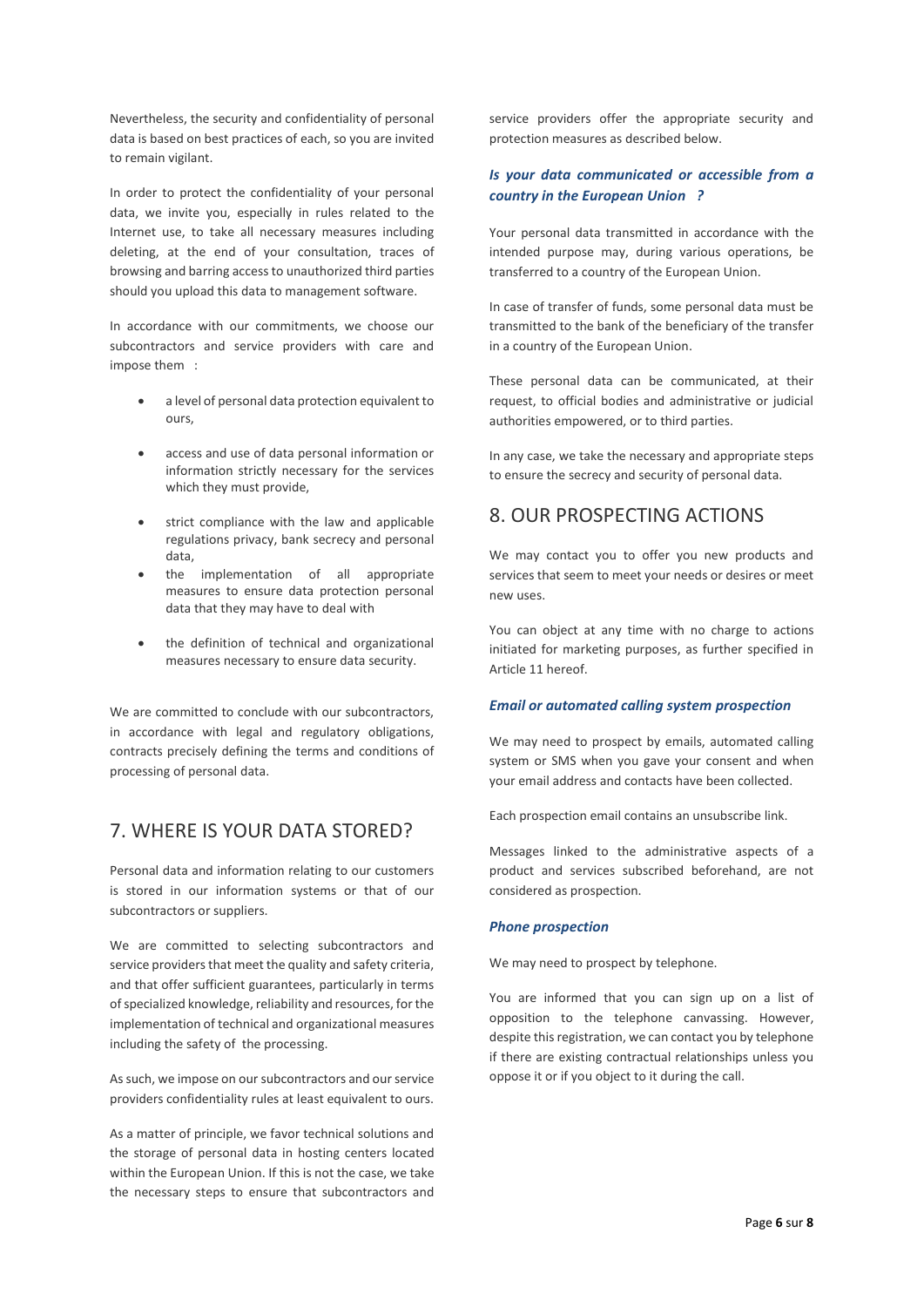# 9. IMPLEMENTATION OF SPECIAL TREATMENTS BASED ON SPECIFIC **TECHNOLOGY**

### *Cookies and other tracers*

With Cookies or other tracers we mean the tracers deposited and read, for example during the consultation of a website, the reading of an electronic mail, the installation or use of a software or a mobile application, regardless of the type of terminal used.

You are informed that during your visits to one of our sites, cookies and tracers may be installed on your terminal equipment. You can consult, on the concerned site, the cookie policy. When necessary we collect your consent prior to the installation on your terminal equipment of such tracers but also when we access data stored on your equipment.

The life of these tracers is 13 months maximum.

#### *Phone recording*

Phone conversations between you and our services may be recorded for the purpose of training, evaluation or improvement of the quality of products and services or evidence of past remote operation.

Prior to a registration, we inform you.

The recording media or their reproduction will be kept for periods proportionate to the purpose of the recording in question.

## 10. YOUR RIGHTS

Within the limits and conditions allowed by the regulations in force, you may :

- access to all your personal data.
- rectify, update and delete your data personal, it being specified that the erasure can only occur when :
	- o personal data are no longer necessary for the purposes for which they were collected or otherwise processed,
	- o you have withdrawn your consent on which the treatment was based,
	- o you opposed to the processing of data and there is no compelling legitimate grounds to continue,
- o personal data have been subject to unlawful processing,
- o personal data must be erased in order to comply with a legal obligation provided for by the law of the Union or by French law to which the Bank is subject.
- oppose to the processing of personal data for reasons specific to you,
- **oppose** to the processing of personal data for purposes of **commercial prospecting,**
- receive personal data about you that you have provided to us, for automated processing based on your consent or the performance of a contract , and to request the portability of such data,
- ask for a limited treatment of personal data that we operate about you when :
	- o you contest the accuracy of the personal data and for a time allowing the controller to verify the accuracy of personal data,
	- you oppose to the erasure of your data while the treatment is illegal ,
	- o we no longer need the data but these are still required by you for the recognition, exercise or defense of rights justice,
	- o you are opposed to the treatment of your data, while checking on the question whether the legitimate reasons pursued by the Bank prevail over yours.
- where the treatment is based on your consent, **withdraw that consent** at any time,
- file a complaint with a supervisory authority.

In France, the supervisory authority is:

CNIL 3 place de Fontenoy TSA 80715 75334 PARIS CEDEX 07 [www.cnil.fr](http://www.cnil.fr/)